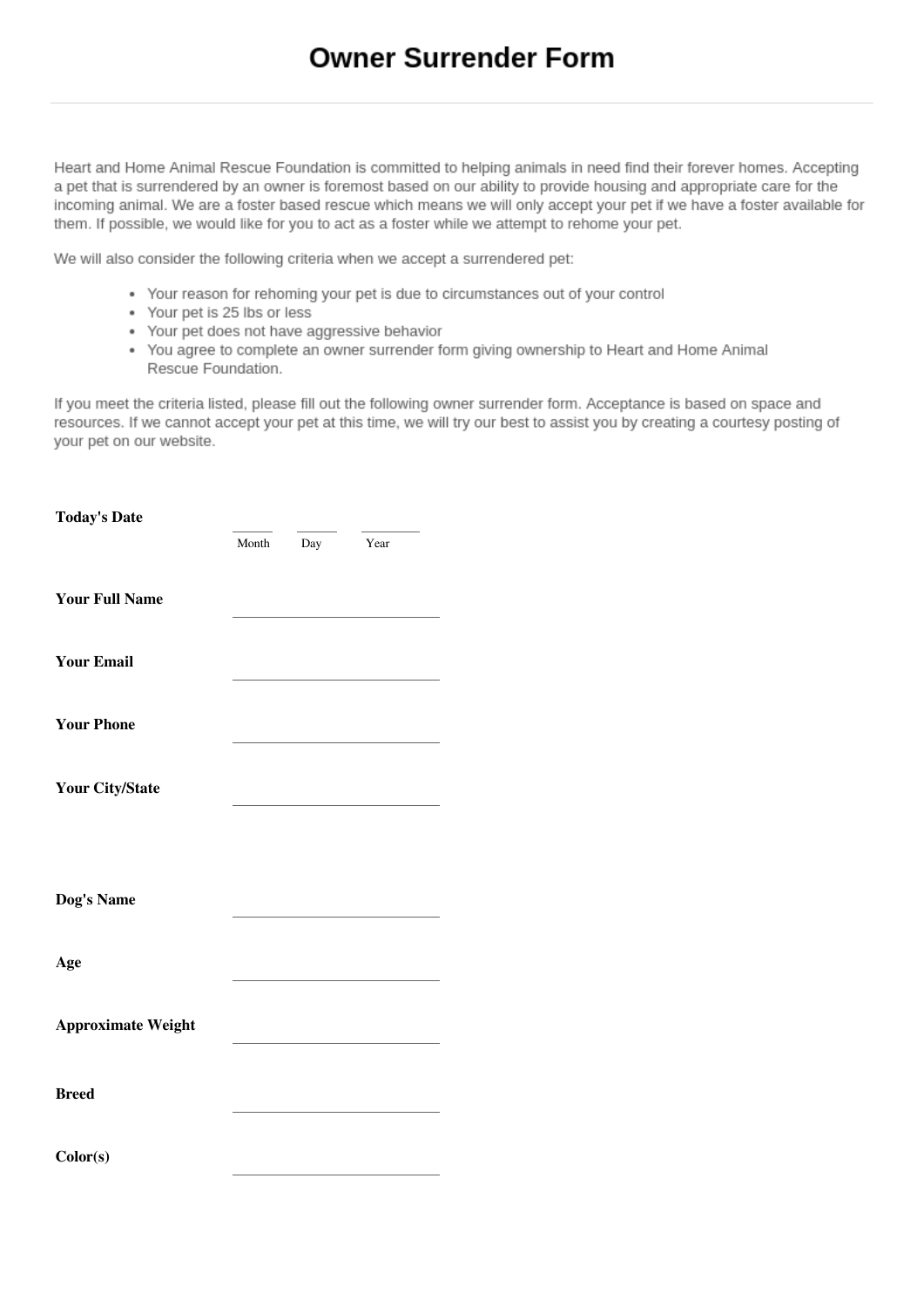# **Health?**

| Health?                                                                                                                                           | ⊓ | Sick                                            |  |
|---------------------------------------------------------------------------------------------------------------------------------------------------|---|-------------------------------------------------|--|
|                                                                                                                                                   | ∩ | Injured                                         |  |
|                                                                                                                                                   | n | Obviously Pregnant                              |  |
|                                                                                                                                                   | ∩ | <b>Possibly Pregnant</b>                        |  |
|                                                                                                                                                   | ∩ | Healthy/appears healthy                         |  |
|                                                                                                                                                   |   |                                                 |  |
|                                                                                                                                                   |   |                                                 |  |
| <b>Microchip Number</b>                                                                                                                           |   |                                                 |  |
| <b>Microchip Company</b>                                                                                                                          |   | the control of the control of the control of    |  |
| What do you currently<br>feed your dog and how<br>often?                                                                                          |   |                                                 |  |
| Does your dog live<br>indoors or outdoors?                                                                                                        |   | <u> 1989 - Johann Barnett, fransk politik (</u> |  |
| Is your dog crate trained?                                                                                                                        |   |                                                 |  |
| How many hours a day is<br>your dog used to being<br>alone?                                                                                       |   |                                                 |  |
| Does your dog have<br>separation anxiety? If so,<br>what form does this take?<br>Does your dog bark, or<br>become destructive when<br>left alone? |   |                                                 |  |
| Socialization                                                                                                                                     | ∩ | Sweet and social                                |  |

- $\bigcirc$  A little shy but warms up when you're nice
- Very shy ❍
- Probably feral ❍
- Definitely feral ❍
- Definitely abused ❍
- Fear biter ❍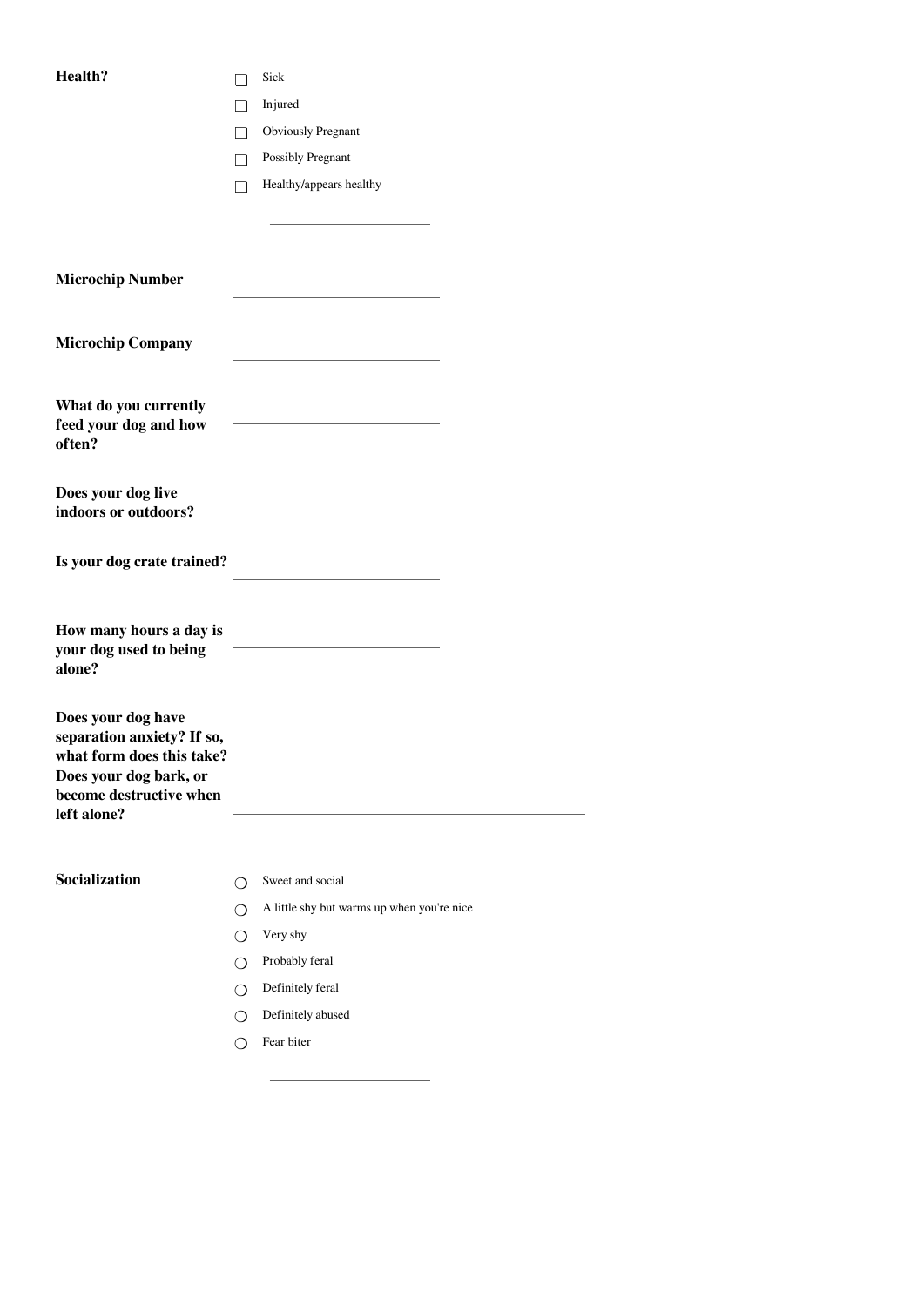### **How does this dog behave around men?**

- Loves men  $\Box$
- A little bit shy/scared of men ❏
- Very afraid of men ❏
- Possibly abused by a man in the past ❏
- Fear biter around men ❏

#### **How does this dog behave around women?**

- Loves women ❏
- A little bit shy/scared of women ❏
- Very afraid of women ❏
- Possibly abused by a woman in the past ❏
- Fear biter around women  $\Box$

### **How does this dog behave around children under 10 years old?**

- Loves kids ❏
- Too energetic or rough for young children ❏
- Very gentle with children ❏
- Seems afraid of children ❏
- Fear biter around children ❏
- May growl or snap at children ❏
- Growls when child approaches food or toy ❏

## **How does this dog behave around strange dogs?**

- Runs up to them to play ❏
- Greets appropriately (nose to tail sniffing) ❏
- Stares the other dog down and may stiffen muscles  $\Box$
- Seems submissive or scared of other dogs ❏
- Will show the other dog their side or back end ❏
- Turns head away when the other dog stares at it ❏
- No sense of personal space, just gallops up to the other dog and expects the other dog to be fine with that ❏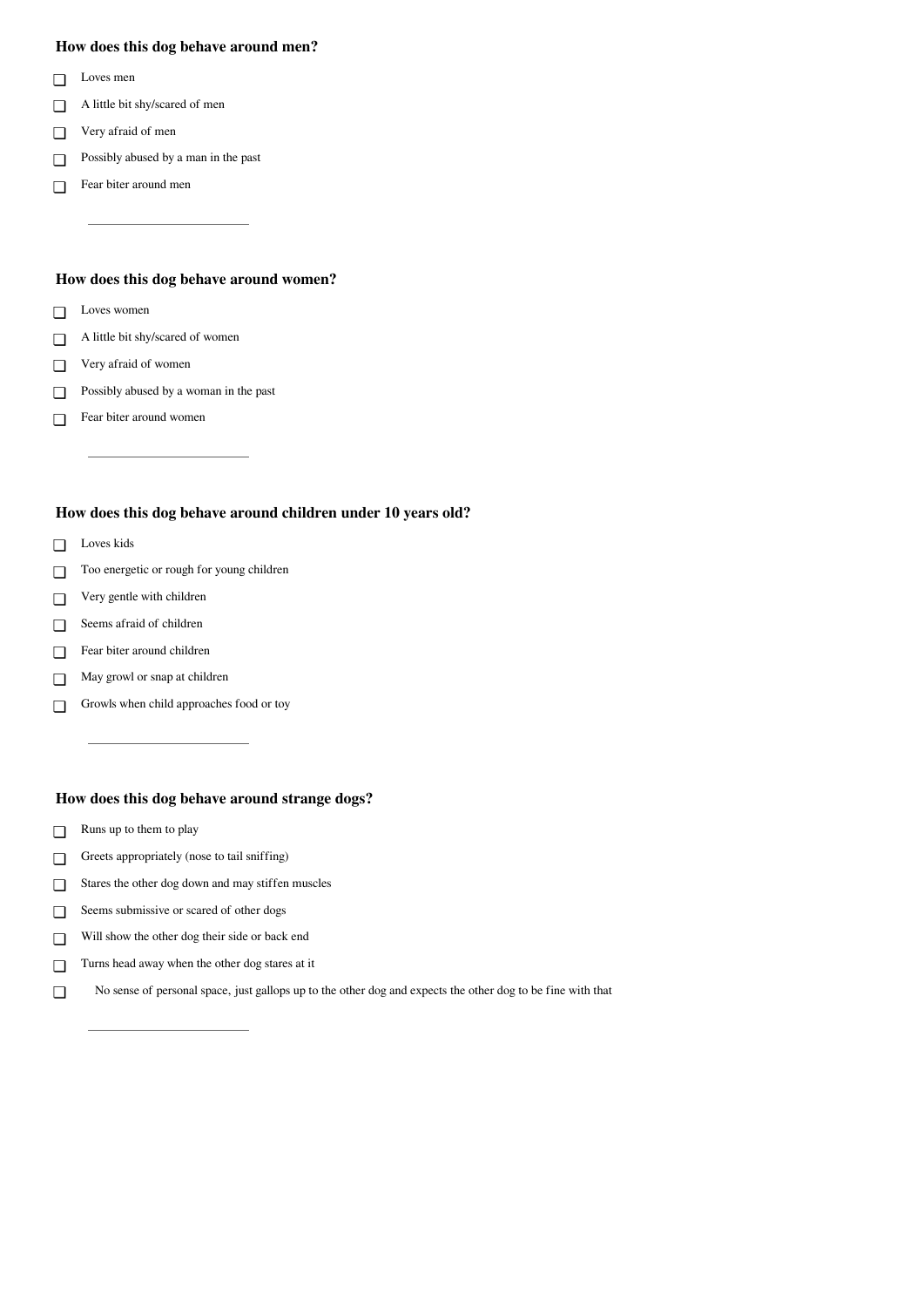## **How does this dog behave around other dogs and high value food, treats or toys? Check all that apply:**

- Lets the other dog take it. ❏
- Posture is relaxed, no muscles tensed. ❏
- Stares the other dog down. ❏
- Muscles tense when other dog approaches. ❏
- Head goes down over the food/toy as other dog approaches. ❏
- Gobbles the food faster. ❏
- Growls at the other dog.  $\Box$
- Bares teeth at the other dog.  $\Box$
- Snaps/snarls at the other dog, clearly guarding the food/toy. ❏
- As other dog approaches, this dog backs away from the food bowl. ❏
- Seems very carefree and unconcerned about holding onto food or toys when other dogs are around. ❏
- Has not been tested around other dogs ❏

#### **How does this dog behave around cats?**

- Sniffs cat in crate but seems disinterested ❏
- Sniffs free-roaming cat but seems disinterested  $\Box$
- Seems a little scared of cats ❏
- Seems interested in playing appropriately with cats  $\Box$
- Thinks cats are chew toys  $\Box$
- Appears to have a prey drive wants to chase and harm cats. Very much NOT cat safe. ❏
- Thinks cats are really fun to chase but if caught does not do any harm. Seems to be more about the chase than the cat. ❏
- Not tested around cats, no cats here to test with ❏
- That cats feel safe enough to use this dog as a couch ❏

#### **Leash/Collar training?**

- Freaks when you put a slip lead on ❏
- Already wearing a collar and used to it  $\Box$
- Freaks when you put a collar on  $\Box$
- Used to collar but not leash ❏
- Pulls strong on leash  $\Box$
- Pulls a little on leash ❏
- Seems very well leash trained, walks nicely on leash ❏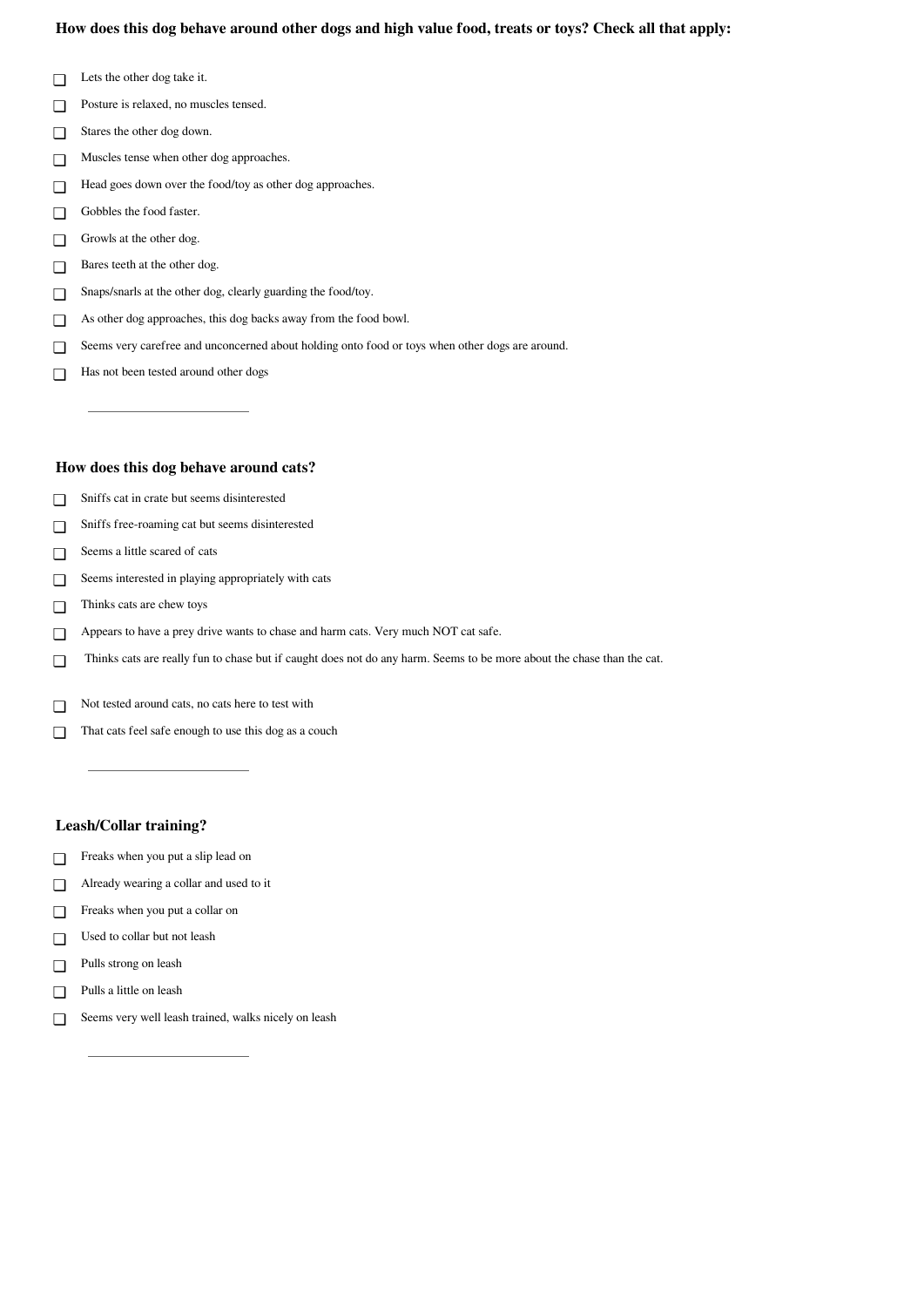#### **Housebreaking training?**  $\Box$  Not housebroken at all  $\Box$

- Crate trained ❏
- Marks indoors ❏
- Partially housebroken, but doesn't know how to tell you when needs to go outside ❏
- Solidly housebroken, will bark or pace or scratch door to go outside ❏
- Can hold it overnight even if not crated ❏
- Learning crate training ❏
- Unknown  $\Box$
- New arrival. Just started training. ❏

#### **Fences?**

- Needs a fence at least 4 feet high ❏
- Needs a fence 6 feet high ❏
- Can climb fences ❏
- Currently trained to invisible fencing ❏

## **Car rides?**

- Loves the car, rides great. Sits in back seat ❏
- Jumps right in ❏
- Needs help to get into car but likes to ride ❏
- Seems unsure of getting into car ❏
- Fearful of the car  $\Box$
- Drools but does not vomit during rides  $\Box$
- Gets carsick ❏
- Sleeps during car rides ❏
- Must ride crated ❏
- Very hyper in car ❏
- Very nervous, pants and whines ❏

## **Nail trimming?**

- Does great! ❏
- Not bad, a little nervous ❏
- Pretty nervous, we have to do a few nails at a time and take breaks ❏
- Seems not used to nail trims. Gets very stressed and needs training in this area  $\Box$
- We haven't tried to trim nails yet ❏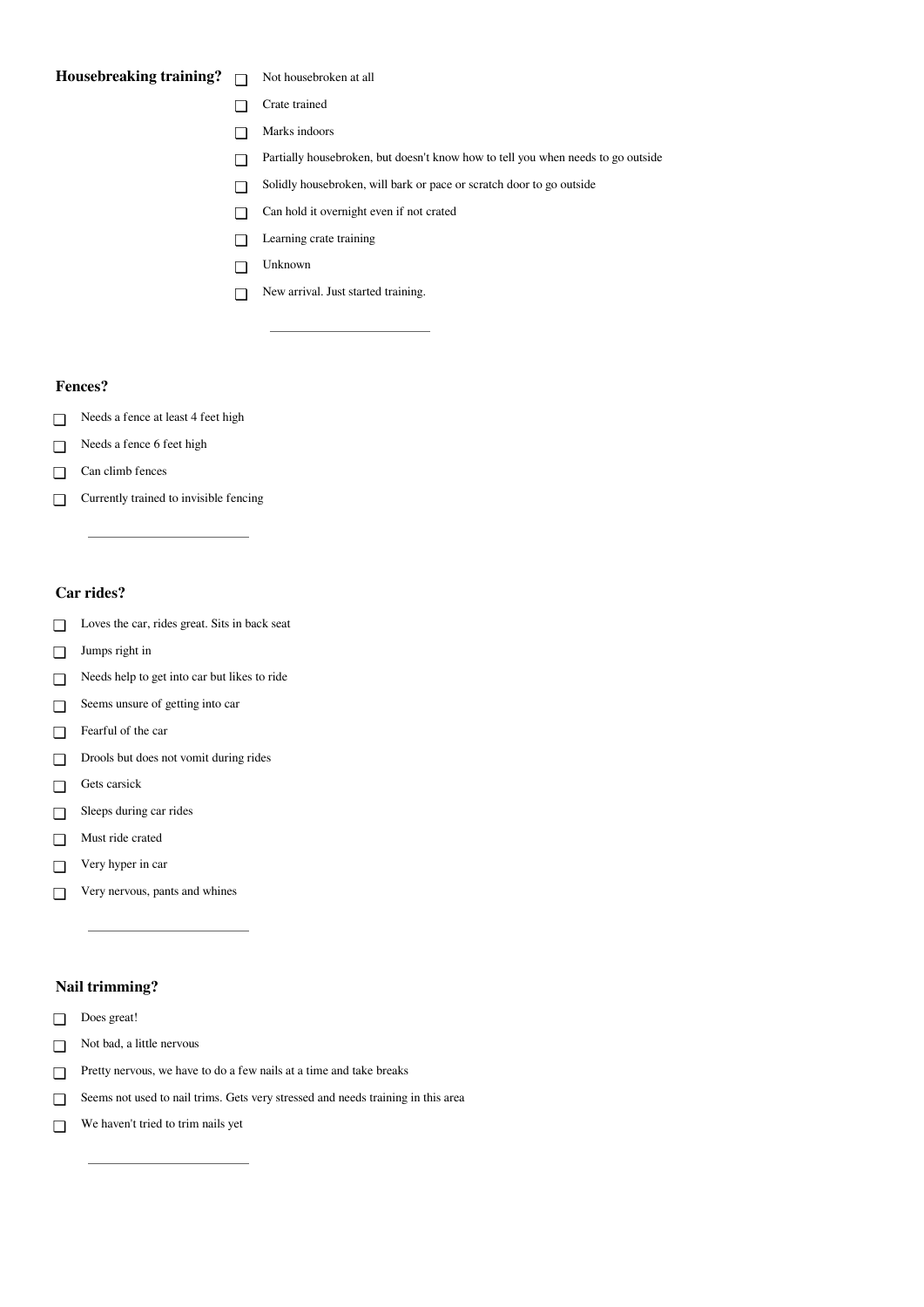**Any additional comments regarding temperament that haven't been covered by the questions above?**

**Any past or current health issues? Please describe and include treatment given if any.**

**Has your dog been altered (spayed or neutered)? If so, please describe.**

**Has your dog had any vaccinations, heartworm testing? If so, please describe.**

Please take 3 good quality, well lit photographs of the animal and email them to us at contact-tlcr@yahoogroups.com with your name and the animal's name in the subject of the email.

**I hereby certify that**

Full Name

an adult, do hereby voluntarily and irrevocably give, donate, surrender, and release to Heart and Home Animal Resccue Foundation, hereinafter referred to as "HHARF," the subject of this Animal Surrender Form, hereinafter referred to collectively as "Animal."

**1. I represent and warrant that I am the lawful owner of the Animal, and I have full power and authority to surrender the Animal to HHARF. No other person has any legal or equitable ownership interest in the Animal.**

Initial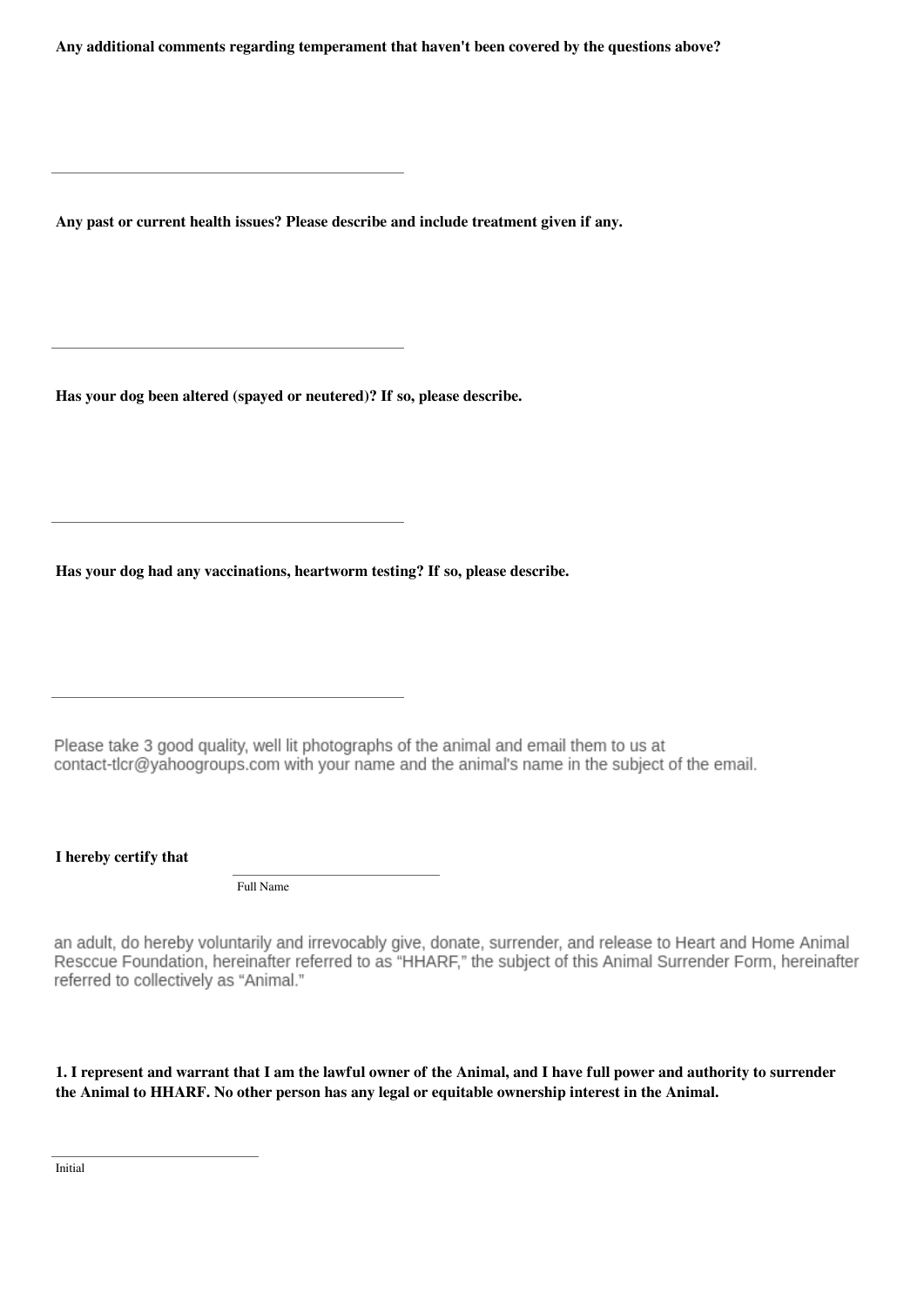**willfully surrender all medical records and information pertaining to the Animal. HHARF has my permission to contact my veterinarian for any necessary information pertaining to my Animal, and I hereby consent to the release of any and all medical information by any medical provider.**

| Initial                 |                        |           |                  |  |
|-------------------------|------------------------|-----------|------------------|--|
| <b>Vet Name</b>         |                        |           |                  |  |
|                         | First Name             | Last Name |                  |  |
| <b>Vet Phone Number</b> |                        |           |                  |  |
|                         | Area Code Phone Number |           |                  |  |
| <b>Vet Address</b>      |                        |           |                  |  |
|                         | <b>Street Address</b>  |           |                  |  |
|                         | Street Address Line 2  |           |                  |  |
|                         | City                   |           | State / Province |  |
|                         |                        |           |                  |  |
|                         |                        |           |                  |  |

Postal / Zip Code

**3. I further acknowledge that I am releasing the Animal completely voluntarily and that no representations, considerations, or promises of any kind have been made to me by HHARF or any of its representatives.**

Initial

**4. I understand that by releasing the Animal to HHARF, I relinquish all ownership or other interest in the Animal. I will not seek further information about the Animal and will not press HHARF for details. My contact with the animal terminates at the time of surrender. HHARF is under no obligation whatsoever to follow up with information regarding the Animal.**

Initial

**5. I hereby release and forever discharge HHARF from any and all rights, claims, obligations, liabilities, and causes of action whatsoever arising out of or relating to the ownership, possession, or disposition of the Animal, and I agree to indemnify and hold HHARF harmless from and against any and all such rights, claims, obligations, liabilities, and causes of action which may be asserted by third parties.**

Initial

**6. This is a legally binding document for the irrevocable surrender of the referenced Animal to HHARF.**

Initial

**7. I have fully read and understand this Owner Surrender Agreement. I accept and agree to abide by its terms.**

Initial